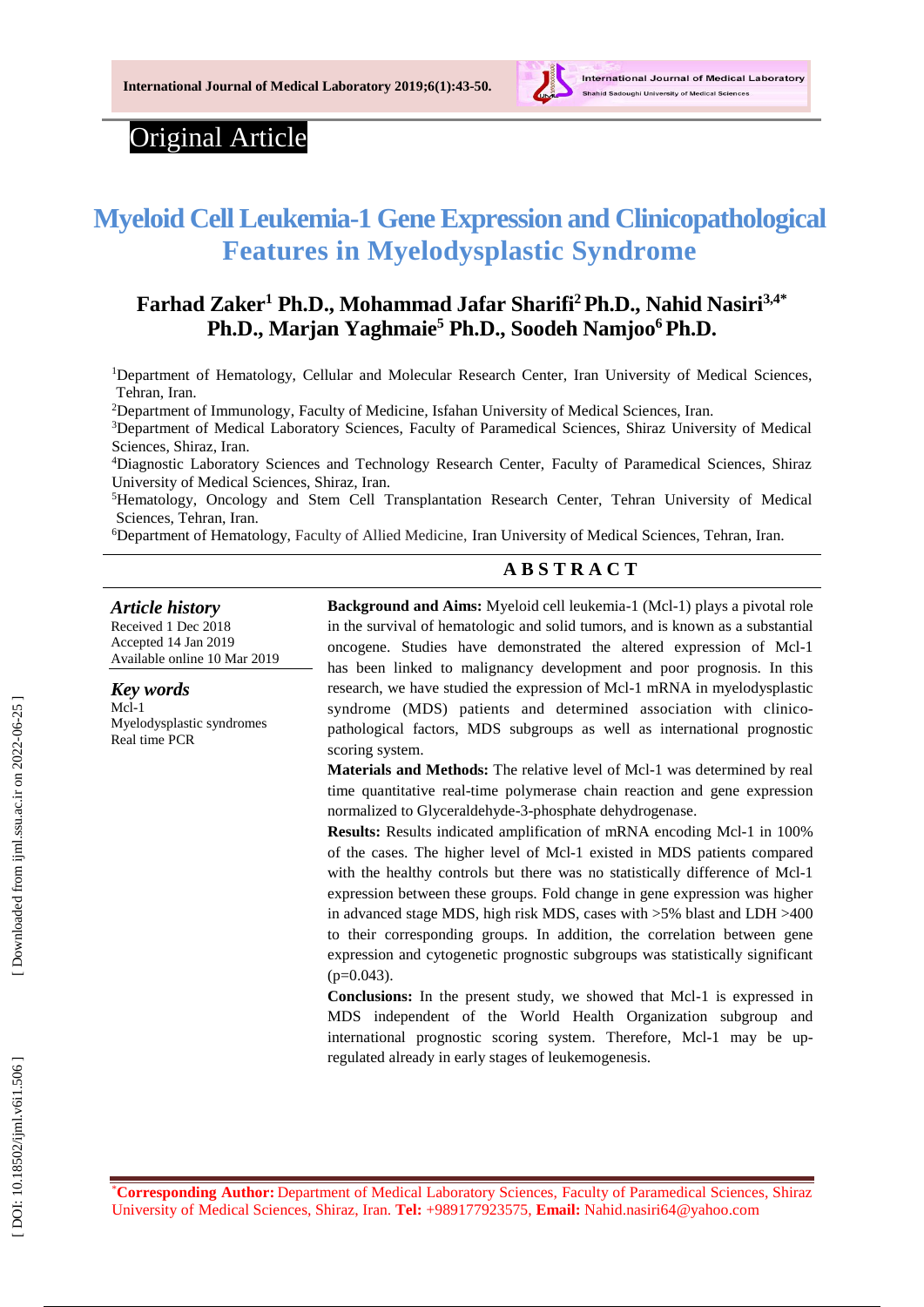# **Introduction**

Myeloid cell leukemia - 1 (Mcl -1) is encoded by the Mcl - 1 gene. Alternative splicing of the gene leads to isoform 1 (longer gene product) and isoform 2 (shorter gene product) [1]. Isoform 1, an important pro -survival protein of the *Bcl - 2* gene family, is of fundamental importance to the development, differentiation, proliferation and tumorgenesis [2]. The protein promotes cell s survival by binding and sequestering their pro -apoptotic counterparts (Bak, Bim, and Bid ) and inhibiting the release of cytochrome - c from mitochondria [3 -6]. Following genotoxic stress, Mcl - 1 is ubiquitinylated and rapidly degraded, therefore cell s commit to apoptosis [7]. This protein plays a pivotal role in the survival of hematologic and solid tumors and is known as a substantial oncogene [8]. Overexpression of Mcl - 1 has been observed in a broad range of human tumors including breast, prostate, ovarian and colorectal cancers , chronic myelogenous leukemia, multiple myeloma and others [9 -13] . Studies have demonstrated that altered expression of Mcl - 1 has been linked to malignancy development and poor prognosis [12, 14 -18] . Myelodyslastic syndromes (MDS) are a type of hematological malignancy showing variable clinical courses from indolent to aggressive forms. There are few prognostic and predictive biological factors of outcomes in MDS and many investigations are ongoing to find such parameters . Regarding the correlations of Mcl - 1 and clinical outcomes in other malignancies, we have studie d the expression of Mcl - 1 mRNA in MDS patients to determine its association with clinico -

pathological factors, MDS subgroups as well as international prognostic scoring system (IPSS).

# **Materials and Methods**

#### **Patient selection and sample collection**

Sixty MDS patients who had referred to Shariati and Firouzgar Hospitals (Tehran, Iran) were included in the study . The study was approved by the Ethics Committee of Iran University of Medical Science s, Tehran, Iran. Informed consent was obtained from all the patients and normal controls. Clinical features of the patients are listed in table 1. According to World Health Organization criteria [19], at the time of sampling, 20 , 6, 10, 4, 11 and 3 patients had RA, RT, RCMD, RAEB-1, RAEB-2 and 5q - syndrome respectively . According to IPSS [20], 34 patients were low risk, 7 patients intermediate -1, 6 patients intermediate -2, but 7 patients were at high risk.

#### **Conventional cytogenetic analysis**

Conventional cytogenetic investigation was carried out for 54 patients. Karyotypes were investigated according to the method previously described [21].

#### **Gene expression analysis**

The relative level of Mcl - 1 was determined by real -time polymerase chain reaction (RT - PCR ) and gene expression normalized to Glyceraldehyde - 3 -phosphate dehydrogenase (GAPDH). Total RNA was derived by TriPure Isolation Reagent (Roche). 1µg RNA was used for cDNA synthesis using the QuantiTect Reverse Transcription Kit (Qiagen , Hilden, Germany ) . qPCR was conducted with the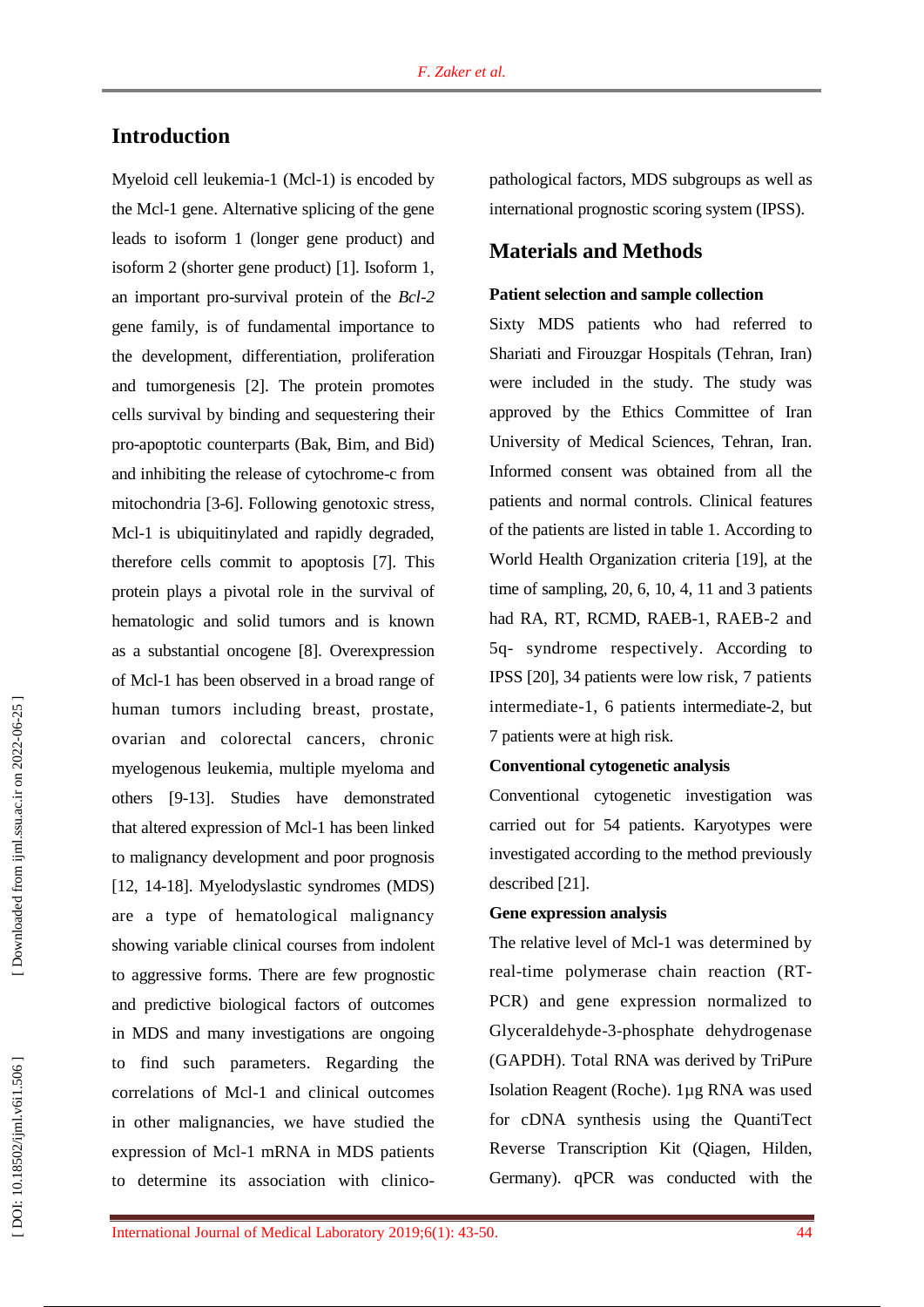QuantiFast SYBR Green RT-PCR Kit (Qiagen, Hilden, Germany ) on rotor gene 6000 . Reaction mixes were prepared according to the manufacture's protocol. Forward and reverse primers for cDNA amplification used were Mcl -1, F: 5'CGGCGTAACAAACTGGGGCA -3', R: 5'-TCCACAAACCCATCCCAGCCT-3'(183 bp), GAPDH, F: 5'-CACCAGGGCTGCTTTTAACTCTGGA-3', R: 5'-CCTTGACGGTGCCATGGAATTTGC-3'(130bp). Thermal cycling conditions were compromised:

DNA polymerase activation at 95°C for 5 min, 40 cycles of denaturation at 95°C for 10 s and combined annealing/extension at 60°C fo r 30 s. Each measurement was down in triplicate. ∆∆Ct method was used to calculate the relative mRNA expression level of the samples compared to the amount of mRNA in the control samples.

| <b>Characteristics</b>             | <b>Median (Range)</b> | N(%)      |
|------------------------------------|-----------------------|-----------|
| Age(Years)                         | $61.56(23-90)$        | 54 (100)  |
| Sex                                |                       |           |
| <b>Male</b>                        |                       | 29(53.7)  |
| <b>Female</b>                      |                       | 25(46.3)  |
| ANC(x10 <sup>9</sup> /L)           | $2.69(0.29 - 8.47)$   |           |
| Hemoglobin $(g/dL)$                | $9.5(5.6-14.8)$       |           |
| Platelets $(\times 10^9/L)$        | $135(7-752)$          |           |
| BM Blast (%)                       |                       |           |
| $< 5\%$                            |                       | 39 (72.2) |
| $5 - 9%$                           |                       | 4(7.4)    |
| $10-19%$                           |                       | 11(20.4)  |
| Cytogenetic prognostic subgroups   |                       |           |
| (IPSS)<br>Good                     |                       | 40(74.1)  |
| <b>Intermediate</b>                |                       | 7(13)     |
| Poor                               |                       | 7(13)     |
| Cytogenetic risk category (IPSS-R) |                       |           |
| Very good                          |                       | 4(7.4)    |
| Good                               |                       | 36(66.7)  |
| <b>Intermediate</b>                |                       | 8 (14.8)  |
| Poor                               |                       | 3(5.6)    |
| Very poor                          |                       | 3(5.6)    |
| Ferritin (ng/ml)                   | 386.35 (3-1600)       |           |
| LDH (U/L)                          | 410.17 (99-1886)      |           |
| <b>IPSS</b>                        |                       |           |
| Low                                |                       | 34(63)    |
| $Int-1$                            |                       | 7(13)     |
| $Int-2$                            |                       | 6(11.1)   |
| High                               |                       | 7(13)     |
| <b>IPSS-R</b>                      |                       |           |
| <b>Very Low</b>                    |                       | 20(37)    |
| Low                                |                       | 13(24.1)  |
| <b>Intermediate</b>                |                       | 8 (14.8)  |
| <b>High</b>                        |                       | 4(7.4)    |
| <b>Very High</b>                   |                       | 9(16.7)   |
| <b>WHO</b>                         |                       |           |
| <b>RA</b>                          |                       | 20(37)    |
| <b>RT</b>                          |                       | 6(11.1)   |
| <b>RCMD</b>                        |                       | 10(18.5)  |
| RAEB-1                             |                       | 4(7.4)    |
| RAEB-2                             |                       | 11(20.4)  |
| $5q-$                              |                       | 3(5.6)    |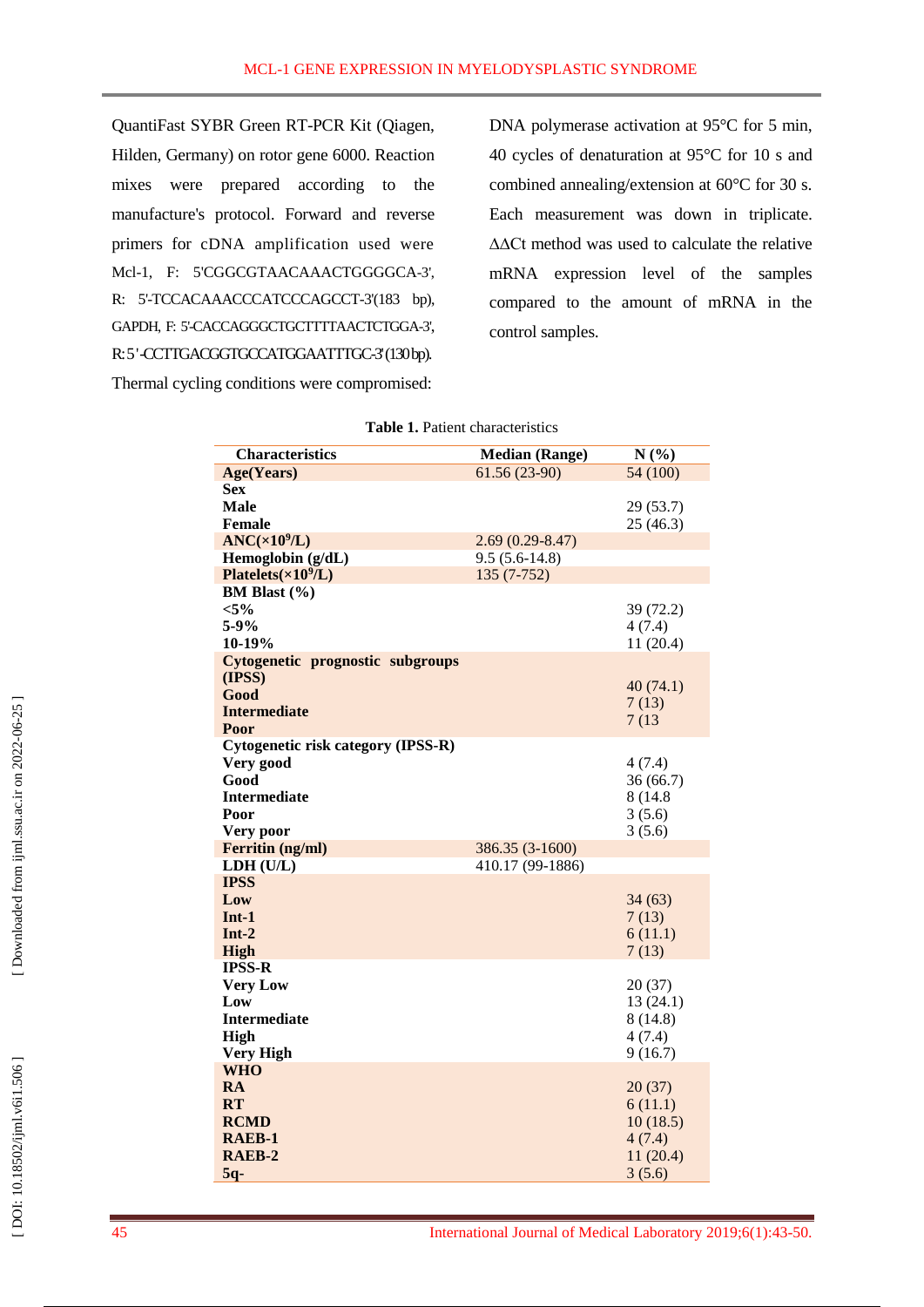#### **Statistical analysis**

Statistical analysis was performed using the SPSS 23.0 software package. Mann–Whitney's U-test, kruskal- wallis test, student's t-test and chi square were utilized as required. For all analyses, a value of p≤0.05 was considered statistically significant.

### **Results**

### **Patient characteristics**

Demographic and hematologic findings are presented in table 1.

# **Relationship between expression of Mcl - 1 mRNA and clinicopathological data**

Levels of Mcl - 1 mRNAs were investigated by RT -PCR in 54 MDS patient s . Results indicated amplification of mRNA encoding Mcl - 1 in 100% of the cases. A higher level of Mcl-1 existed in MDS patients compared with the healthy control s but there was no statistically difference between MDS subgroup s (Fig.1).

Fold change in gene expression in cases with >60 years was higher compared with those of  $<$  60 years and the difference was statistically significant (31.23±26.59 vs. 17.4±14.01, p=0.046). In addition, the correlation between gene expression and cytogenetic prognostic subgroups (IPSS) was statistically significant  $(p=0.043)$  (Fig.2).

Fold change in gene expression was higher in the advanced stage MDS, high risk MDS, cases with >5% blast and lactic dehydrogenase (LDH) >400 to their corresponding groups. Difference in the LDH level (306.9±115.307 vs. 678.67±378.837 U/L, p=0.00) and ferritin (355.98±346.088 vs . 465.33±220.176 ng/mL , p=0.034) was statistically significant between advanced stage MDS and early stage MDS patients in this study. The LDH level  $(587.54 \pm 199.176 \text{ vs. } 353.93 \pm 273.727, \text{ p=0.00}),$ ferritin (495.69±223.618 vs. 351.69±337.454, p=0.019) and age  $(68.077 \pm 8.84$  vs. 59.48 $\pm$ 15.46, p=0.007) of the higher -risk group were significantly higher than those in the lower -risk group (Table.2).



Fig. 1. Real-time quantitative PCR analysis of Mcl-1 expression in samples from MDS patients and controls. The relative mRNA expression of Mcl-1 showed no significant difference between the two groups (p=0.97).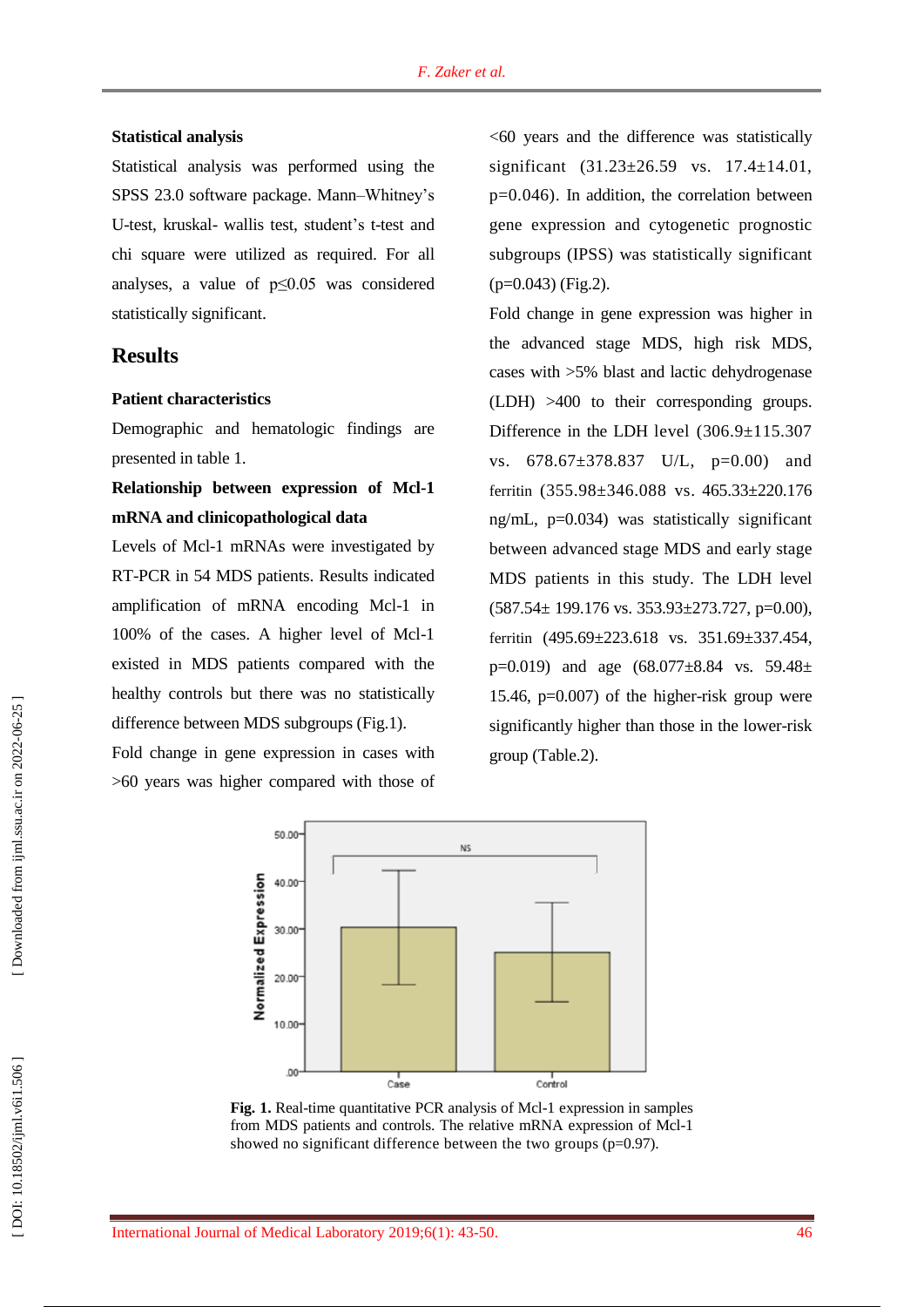

Fig. 2. Real-time quantitative PCR analysis of Mcl-1 expression in samples from cytogenetic prognostic subgroups. The relative mRNA expression of Mcl-1 shows statistically significant differences between cytogenetic prognostic subgroups (p=0.043).

Table 2. Correlation between variables and cytogenetic risk category, WHO subgroups, IPSS and IPSS-R

| <b>Groups</b>                       | Age      |       | <b>ANC</b> Platelets |       | Hemoglobin Lactic dehydrogenase Ferritin |       | Mcl-1 mRNA |
|-------------------------------------|----------|-------|----------------------|-------|------------------------------------------|-------|------------|
| <b>Cytogenetic</b><br>risk category | $0.282*$ | 0.017 | 0.233                | 0.781 | 0.027                                    | 0.258 | 0.043      |
| WHO<br>subgroups                    | 0.56     | 0.00  | 0.00                 | 0.001 | 0.00                                     | 0.063 | 0.136      |
| <b>IPSS</b>                         | 0.245    | 0.02  | 0.006                | 0.383 | 0.001                                    | 0.083 | 0.27       |
| IPSS-R                              | 0.004    | 0.1   | 0.116                | 0.017 | 0.00                                     | 0.004 | 0.177      |
| $*$ $-$                             |          |       |                      |       |                                          |       |            |

\* P -value

# **Discussion**

MDS includes a heterogeneous group of clonal bone marrow disorders that are characterized by aberrant differentiation, cytopenias and leukemic transformation [22, 23]. In the present study , we aimed to clarify the correlation of  $Mcl-1$ expression and clinicopathological findings in MDS. The results revealed significant differences in expression of Mcl - 1 gene among cytogenetic prognostic subgroups of MDS. The higher risk -cytogenetic subgroup shows more expression of Mcl-1. Mcl-1 was initially characterized as an early response gene induced during the differentiation of human

myeloid leukemia cells the increased expression of which is observed in various hematologic and solid tumors [24].

Mcl - 1 has been associated with poor prognosis in advanced ovarian tumors, liver metastases from colorectal cancer and prostate cancer progression [9 -11]. Mice expressing Mcl - 1 as a transgene were found t o develop lymphoma particularly diffuse large -cell lymphoma [25]. Mcl - 1 plays a key role in the pathogenesis of myeloid neoplasms. Aichberger et al. demonstrated Mcl - 1 detection in isolated primary chronic myeloid leukemia (CML ) cells at the mRNA and protein level in all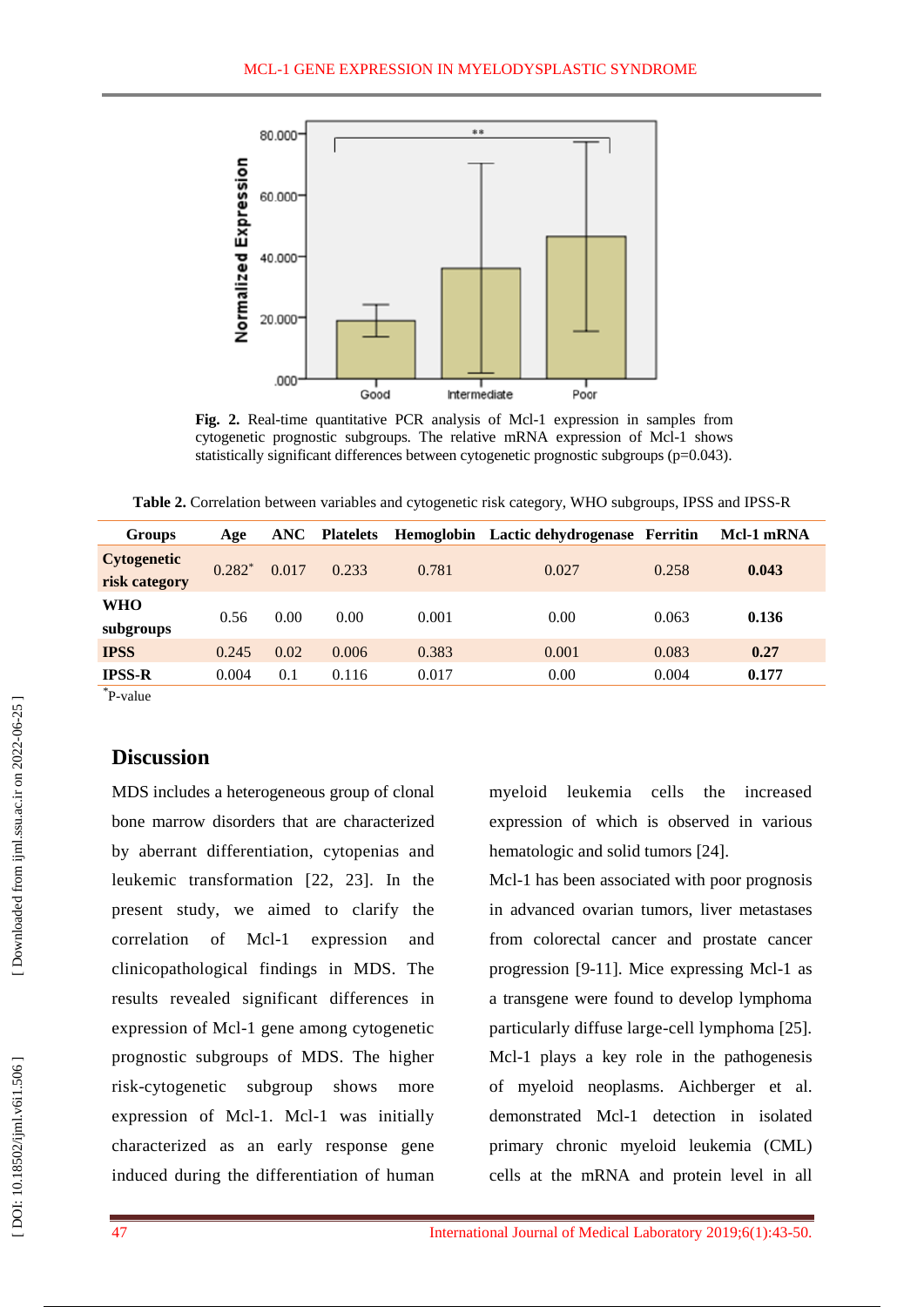patients independent of phase of the disease and the levels of Mcl - 1 being higher in patients compared to the normal samples. In addition, Mcl - 1 expression was also detected in myeloid cell lines including K562 and the basophil cell line KU812. Moreover, they found that targeting of Mcl - 1 is related to enhanced sensitivity of leukemic cells against the BCR/ABL tyrosine kinase inhibitor STI571. The researchers concluded that Mcl-1 is a BCR/ABL -dependent survival factor that can be use d as a therapeutic target in CML [26]. In the present study, we not only showed that Mcl - 1 is widely expressed in MDS samples, but also examined the relationship between Mcl - 1 mRNA expression and MDS subgroups, IPSS, cytogenetic risk categories and other variables . Evaluation of Mcl - 1 expression in MDS specimens revealed several remarkable conclusions. First, the anti-apoptoticBcl-2 family member, Mcl -1, was detectable in all patient specimens. Not only were levels of Mcl - 1 mRNA lower in normal controls but also , not detectable in some control specimens. Second, levels of this mRNA varied widely between different specimens. Third, the important aspect of our investigation was that Mcl - 1 is expressed in MDS independent of the WHO and IPSS classification, but average of expression was higher in the advanced stage MDS and high risk MDS compared to the early stage MDS and low risk MDS . Thus, Mcl - 1 may be up -regulated already in early stages of leukemogenesis. Fourth, there were a positive correlation between levels of Mcl - 1 and increasing age, raising the possibility that increased levels of this anti -apoptotic

polypeptide might be a factor that can contribute to the diminished response rate and poor outcomes generally observed in older patients. In addition, there wa s significant difference between Mcl - 1 mRNA expression in cytogenetic risk categories . The highest expression rate was observed in the poor group. Booy et al. indicated that Mcl - 1 is a downstream target of epidermal growth factor receptor signaling. In addition, they suggested that overexpression of Mcl - 1 in breast cancer cells results in resistance to drug -induced cell death [27].

[Kaufmann](http://www.ncbi.nlm.nih.gov/pubmed/?term=Kaufmann%20SH%5BAuthor%5D&cauthor=true&cauthor_uid=9446661) et al. examined the expression of Bcl -2, Mcl -1, Bcl -xL, and Bax by immunoblotting in human acute leukemia cell lines and acute myeloid leukemia (including antecedent myelodysplastic syndrome and secondary leukemia) and acute lymphoblastic leukemia samples before therapy and at recurrence. They revealed that levels of Bcl - 2, Mcl -1, Bcl -xL, and Bax varied over more than 10 -fold range between pretreatment specimens. No association was found between pretreatment levels of these proteins and response to initia l therapy. However, examination of 19 paired samples revealed about 2 -fold increase in Mcl - 1 levels in 10 out of 19 pairs at recurrence [28]. Although our observations are in line with Kaufmann's study, our results differ from a previous study reported in MDS patients. Bar et al . examined the gene expression patterns using microarray in MDS patients. They identified several genes related to promotion of apoptosis including Mcl -1, EPOR, and tumor necrosis factor anti -apoptotic modulator (TNFAIP3).

[ DOI: 10.18502/ijml.v6i1.506 ] [\[ Downloaded from ijml.ssu.ac.ir on 2022-](https://ijml.ssu.ac.ir/article-1-279-en.html)06-25 ]

DOI: 10.18502/ijml.v6i1.506

Downloaded from ijml.ssu.ac.ir on 2022-06-25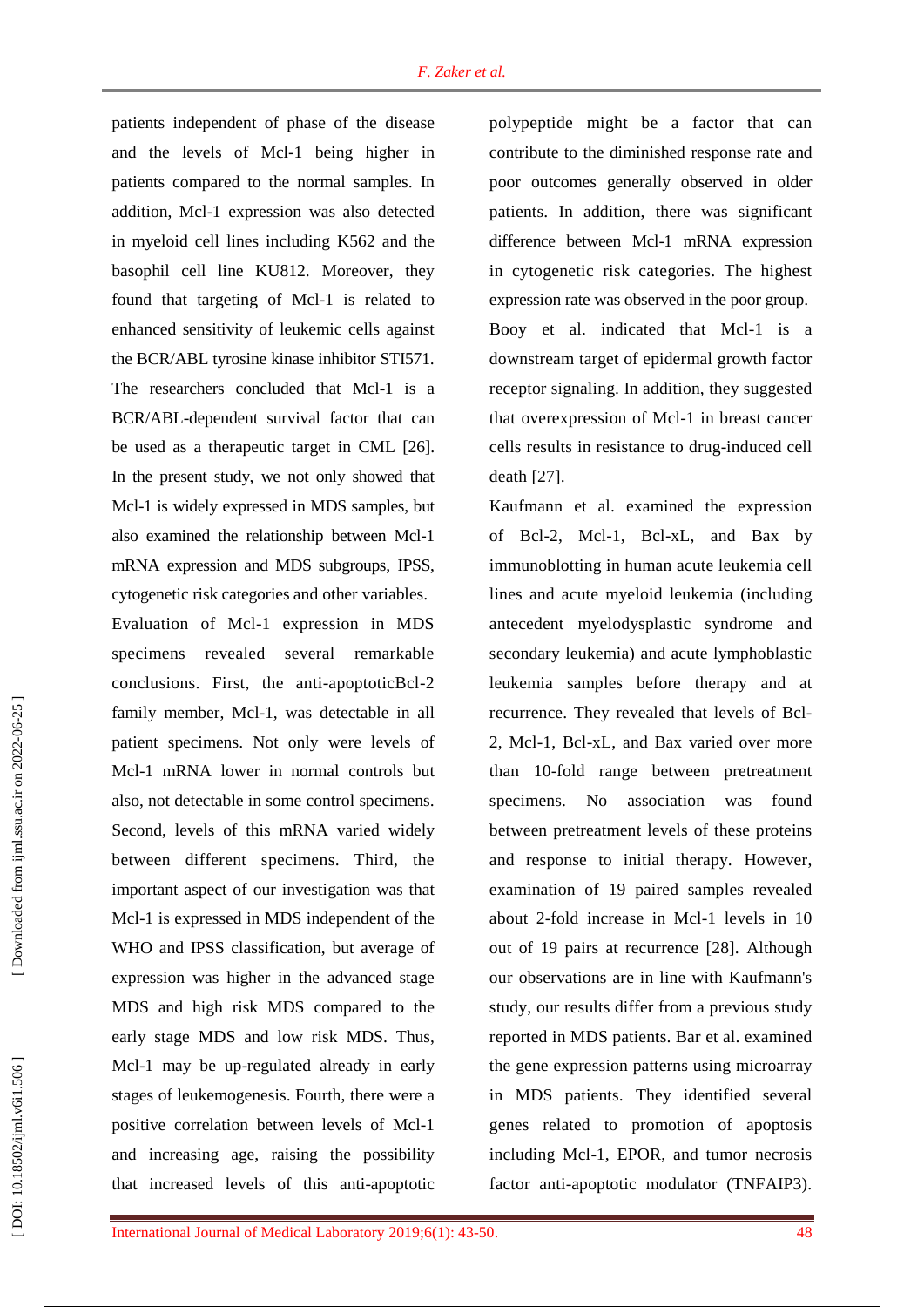Their data indicated that expression of both variants of Mcl - 1 decreases significantly in low and high grade MDS compared to normal bone marrow and down regulation of Mcl - 1 is consistent with the promotion of a pro apoptotic state observed in MDS. They suggested tha t MDS and progression of MDS are related with not only a decrease in Mcl - 1 level, but a shift in transcript in favor of a pro -apoptotic state [29]. With respect to the limited number of patients in our study, correlations which were found here should be examined in a larger study population.

### **Conclusion**

In conclusion , our study revealed a correlation of Mcl - 1 expression and high risk cytogenetic categories in MDS. The expression of Mcl - 1 generally increased in all MDS subgroups which indicate s a possible pathological role of this protein in MDS pathogenesis and progression.

#### **Conflict of Interest**

The authors declare no conflict of interest.

#### **Acknowledgements**

The work is supported by grants from Iran University of Medical Science (IUMS) and Iran National Science Foundation (INSF).

### **References**

- [1]. Michels J, Johnson PW, Packham G. Mcl-1. [Int](https://www.ncbi.nlm.nih.gov/pubmed/15474972) J [Biochem](https://www.ncbi.nlm.nih.gov/pubmed/15474972) Cell Biol. 2005; 37(2): 267 -71.
- [ 2]. Craig RW . MCL1 provides a window on the role of the BCL2 family in cell proliferation, differentiation and tumorigenesis. Leukemia 2002; 16(4): 444 -54.
- [ 3]. Leverson JD, Zhang H, Chen J, Tahir SK, Phillips DC, Xue J, et al . Potent and selective small -molecule MCL - 1 inhibitors demonstrate on -target cancer cell killing activity as single agents and in combination with ABT -263 (navitoclax). Cell Death Dis. 2015; 6(1): e1590.
- [ 4]. Czabotar PE, Lessene G, Strasser A, Adams JM. Control of apoptosis by the BCL-2 protein family: implications for physiology and therapy. Nat Rev Mol Cell Biol. 2014; 15(1): 49-63.
- [ 5]. Chi X, Kale J, Leber B, Andrews DW . Regulating cell death at, on, and in membranes. Biochim Biophys Acta. 2014; 1843(9): 2100 - 113.
- [ 6]. Chipuk JE, Moldoveanu T, Llambi F, Parsons MJ, Green DR . The BCL - 2 family reunion. Mol Cell. 2010; 37(3) : 299 -310.
- [ 7]. Schwickart M, Huang X, Lill JR, Liu J, Ferrando R, French DM, et al . Deubiquitinase USP9X stabilizes MCL1 and promotes tumour cell survival. Nature 2010; 463(7277): 103 -107.
- [ 8]. Beroukhim R, Mermel CH, Porter D, Wei G, Raychaudhuri S, Donovan J, et al . The landscape of somatic copy -number alteration across human cancers. Nature 2010; 463(7283): 899 -905 .
- [ 9]. Krajewska M, Krajewski S, Epstein JI, Shabaik A, Sauvageot J, Song K, et al . Immunohisto chemical analysis of bcl -2, bax, bcl -X, and mcl -

1 expression in prostate cancers. Am J Pathol. 1996; 148(5): 1567 - 576.

- [10]. Backus HHJ, van Riel JMGH, van Groeningen CJ, [Vos](javascript:;) W, [Dukers](javascript:;) DF, [Bloemena](javascript:;) E , et al. Rb, mcl - 1 and p53 expressio n correlate with clinical outcome in patients with liver metastases from colorectal cancer. Ann Oncol. 2001; 6(1): 779 -85.
- [11]. Baekelandt M, Holm R, Nesland JM, Tropé CG, Kristensen GB. Expression of apoptosisrelated proteins is an independent determinant of patient prognosis in advanced ovarian cancer. J Clin Oncol.2000; 18(22): 3775-781.
- [12]. O'Driscoll L , Cronin D , Kennedy SM , Purcell R , Linehan R , Glynn S, et al . Expression and Prognostic Relevance of Mcl - 1 in Breast Cancer. Anticancer Res. 2004; 24(2A): 473 -82 .
- [13]. Le Gouill S, Podar K, Amiot M, Hideshima T , Chauhan D , Ishitsuka K , et al . VEGF induces Mcl - 1 up -regulation and protects multiple myeloma cells against apoptosis. Blood. 2004; 104(9): 2886 - 892.
- [14]. Nagata M , Wada K , Nakajima A , Nakajima N , Kusayama M , Masuda T , et al . Role of myeloid cell leukemia - 1 in cell growth of squamous cell carcinoma. J Pharmacol Sci. 2009; 110(3): 344 -53.
- [15]. Shigemasa K , Katoh O , Shiroyama Y , Mihara S, Mukai K, Nagai N, et al. Increased MCL-1 expression is associated with poor prognosis in ovarian carcinomas. Jpn J Cancer Res. 2002; 93(5): 542 -50.